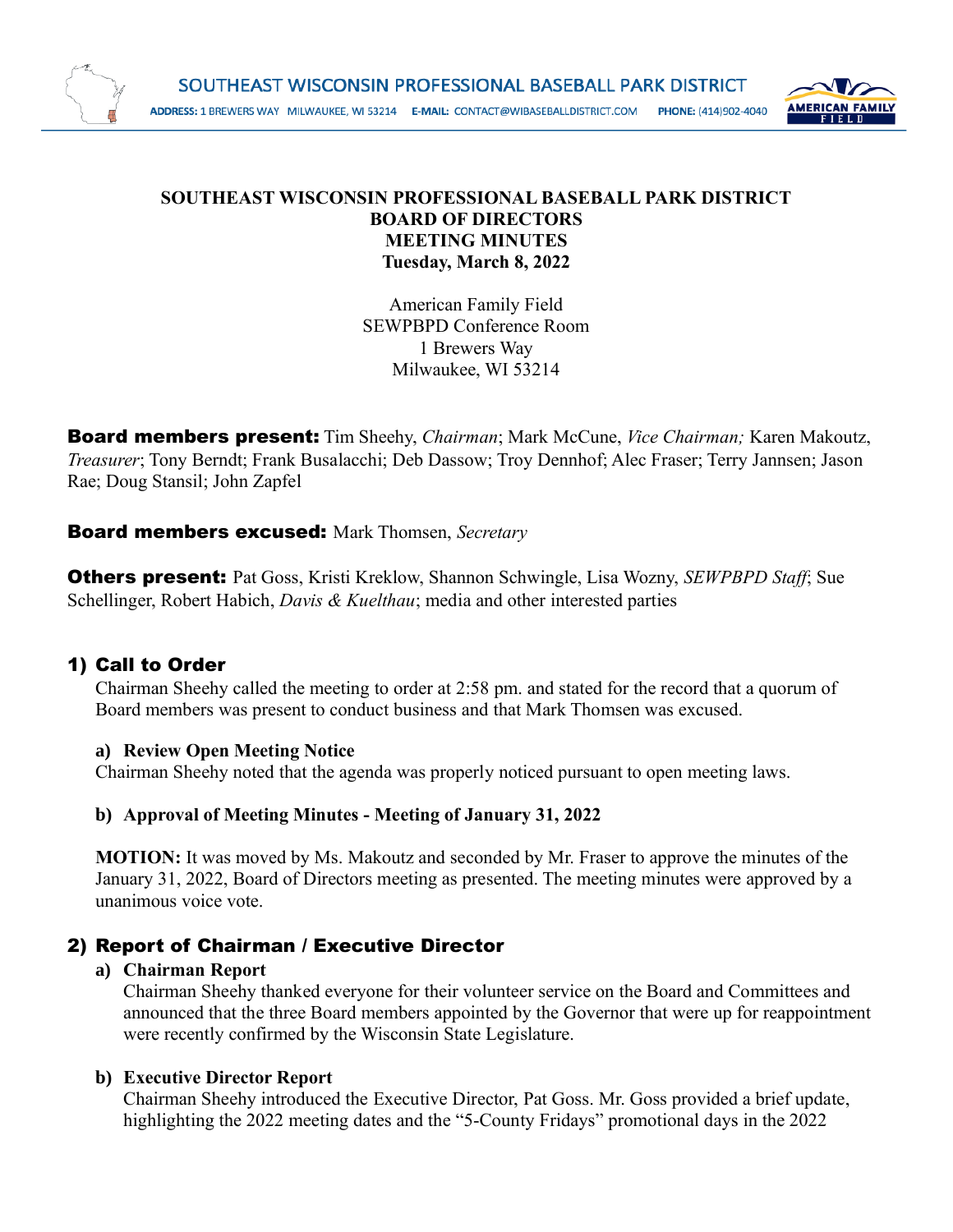#### **c) Draft Committee Meeting Minutes**

Chairman Sheehy noted a copy of the draft meeting minutes from the November 9, 2021, Finance Committee meeting was provided for informational purposes.

## 3) Report of Project Participation Committee

#### **a) Project Participation Report**

Chairman Sheehy called upon Ms. Kreklow to present the report of the Project Participation Committee. Ms. Kreklow summarized the 2021 year-end Project Participation Report, noting the District achieved 39.7% participation for professional services and for 12.4% improvement projects for an overall diverse participation rate of 24.8%. Ms. Kreklow also noted that since the postconstruction participation program began in 2004, the District has achieved an overall average of 21.1% participation.

Discussion ensued on the diverse participation program achievements and goals.

**MOTION:** It was moved by Mr. Busalacchi and seconded by Mr. Berndt that the Project Participation Committee review the Diversity Contracting Program goals and report back to the Board of Directors on any recommended changes to the goals. The motion passed by a unanimous voice vote.

## 4) Report of Operations Committee

#### **a) Segregated Reserve Fund**

## **i) Final 2020 Report**

Chairman Sheehy called upon Mr. Busalacchi to present the report of the Operations Committee. Mr. Busalacchi reviewed the final 2020 SRF report, noting the program was \$217,000 under budget.

## **ii) 2021 and 2022 Update**

Mr. Busalacchi called upon Ms. Schwingle to review the 2021 and 2022 SRF reports. Ms. Schwingle provided an overview of the projects, including the fire detection system replacement, the retractable roof control system replacement, construction of the baseball humidor room, the flat roof replacement, audio system replacement, cooling unit replacements, structural steel painting, the retractable roof PVC membrane replacement, and the parking lot/roadway replacement. Ms. Kreklow commented on the environmental management activities, including the progress towards case closure for the east lot remediation site. Ms. Schwingle noted that preseason maintenance will take place with the final commissioning of the new roof controls over the coming weeks.

Mr. Busalacchi reviewed the current master plan. Discussion ensued on the SRF projects.

#### **b) Quarterly Maintenance Report**

Mr. Busalacchi called upon Ms. Schwingle to provide an overview of the quarterly maintenance report. Ms. Schwingle reviewed the report, highlighting that nearly all demand and preventative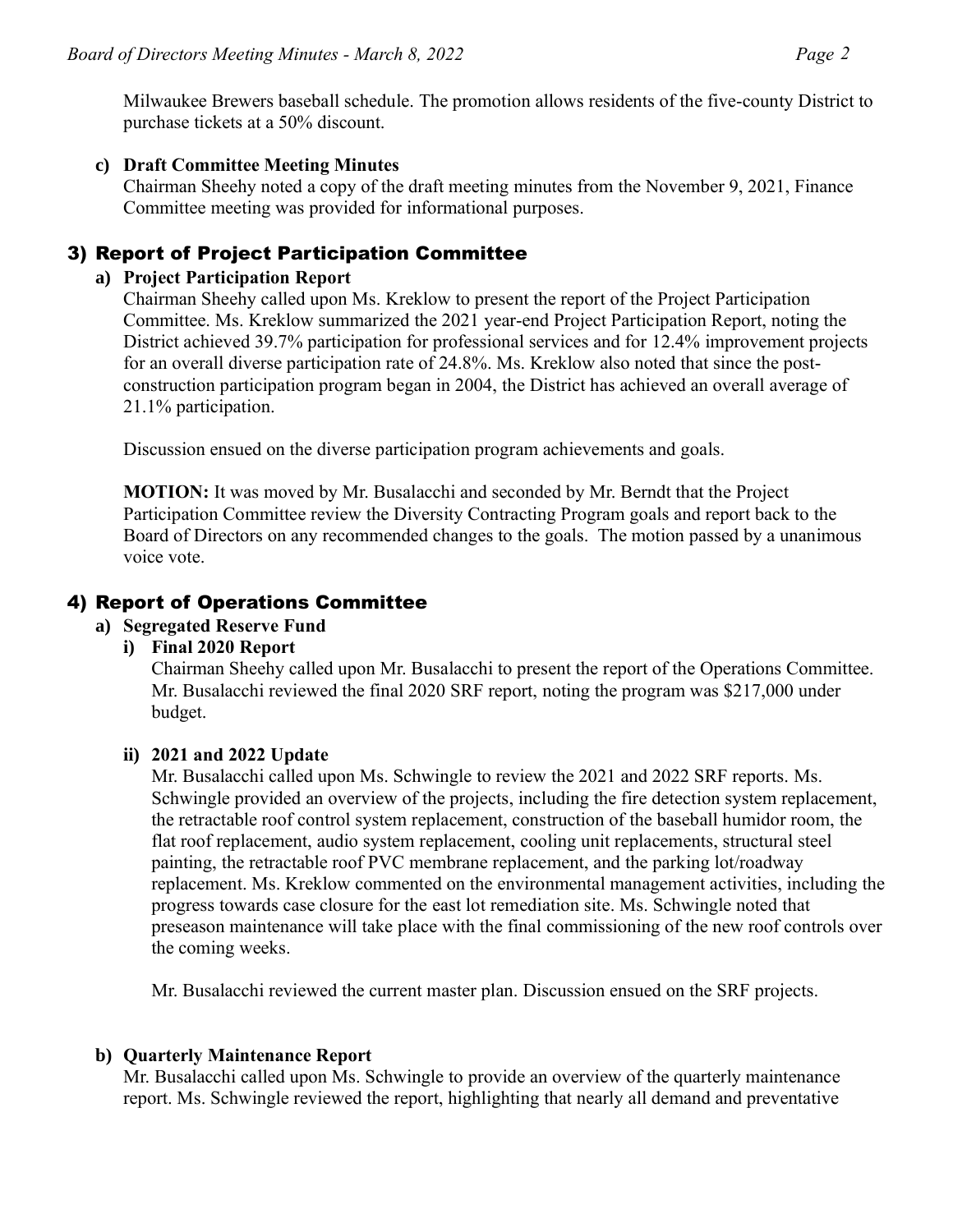maintenance were completed within the quarter. She also noted that Johnson Controls continues to have a very high safety record with no incidents during the quarter.

## **c) Discretionary Team Project Update**

Mr. Busalacchi called upon Ms. Schwingle to present an update of the 2022 Discretionary Team Project. Ms. Schwingle provided an overview of the new "Cream City Cocktail Bar" the Team is installing on the Loge level in the right field corner. Discussion ensued on the Discretionary Team Project improvements made over the years.

# 5) Report of Finance Committee

## **a) Report on Current Financial Status**

Chairman Sheehy called upon Mr. Stansil to present the report of the Finance Committee. Mr. Stansil introduced the Report on Current Financial Status dated March 8, 2022 and called upon Ms. Kreklow to provide a financial update. Ms. Kreklow reviewed the December 2021 treasurer's report to highlight the District's year-end investment summary, including the net income amounts.

Ms. Kreklow reviewed the final 2021 budget, noting that expenses were under budget and the Operating fund increased by about \$334,000, or \$175,000 more than budgeted. She also noted that the Milwaukee Brewers Baseball Club annual rent payment was received and license plate revenues were about \$30,000 more than budgeted. She explained that the investment income reflected the mark-to-market valuation and that losses will not be realized since the District holds most securities to maturity. She also noted that 2021 revenues included a \$90,000 Focus on Energy grant for the LED sports lighting project.

Ms. Kreklow went on to present the January 2022 treasurer's report, noting that the District had a balance of \$6.4 million in the unrestricted Operating fund and the restricted balances included approximately \$15 million in the Segregated Reserve Fund, \$21.4 million in the Stabilization fund, \$712,000 in the Maintenance & Capital Improvement fund and \$39.7 million in the Asset-Liability Matching fund. Ms. Kreklow explained that investment income reflects the mark-to-market valuation.

Ms. Kreklow provided an overview of the 2022 budget, noting that the District and the Milwaukee Brewers Baseball Club had made their 2022 SRF deposits and that expenses are tracking well.

## **b) District Investment Report**

Mr. Stansil presented the economic update and investment performance summary from Associated for the District's investment accounts. He noted that the current mark-to-market value of the investment income is negative due to the current rising rate market environment but since investments are held to maturity, the District will not realize those losses. Discussion ensued on mark-to-market valuation being the adjusted value of an asset to reflect its value if it were sold on a particular day.

## **c) District Insurance Summary**

Mr. Stansil called upon Ms. Kreklow to review the 2022 District insurance program. Ms. Kreklow reviewed the 2022 insurance premiums and coverage, noting there were no significant changes in coverage from 2021. She noted the increased cyber liability insurance premium and explained that the District would be conducting a review of the cyber liability policy and the District's potential risk to assist in determining the need for such a policy in future years.